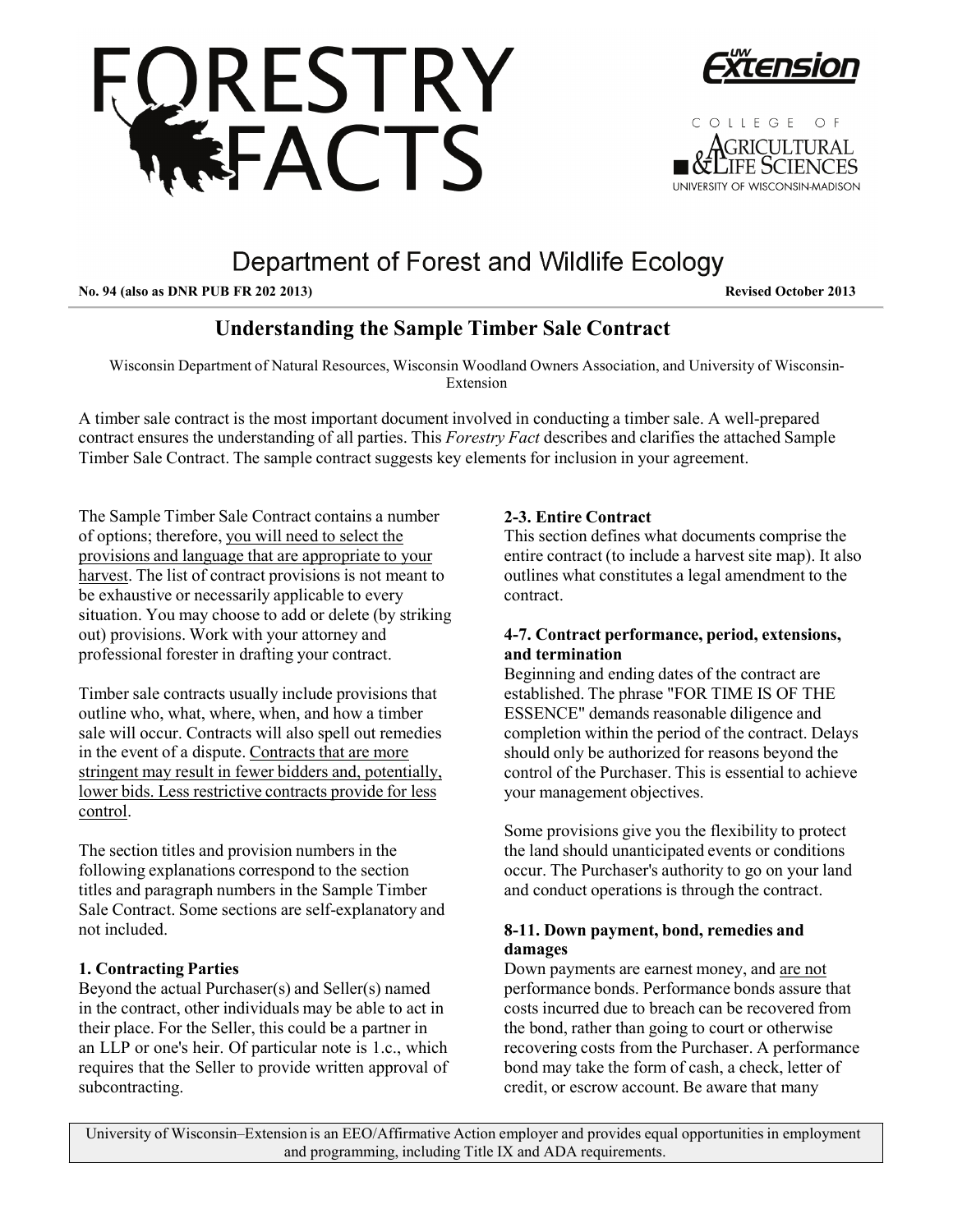Purchasers may not agree to provide a performance bond unless it is to be held by a consulting forester or an objective third party such as an escrow agent. The Seller's remedies in the event of a breach are not just limited to routine contract damages. Other penalties or remedies may be pursued if the Seller so chooses.

**Contract breach: A very serious decision** Deciding that the Purchaser has breached a timber sale contract should not be made lightly or over trivial matters. Contract breach is a very serious step that can have ramifications for you and the Purchaser well beyond this one event. Reputation is critical to a timber harvester's livelihood and to your ability to sell or resell your timber.

You may be sued: It is that important. Breach should truly be the final straw. Intermediate steps might include visiting with the Purchaser to hash out differences, having a third party intervene, or shutting the sale down temporarily.

### **12-14. Products to be removed**

Specifications for how trees are marked or designated for harvesting are explained (for example, "trees marked with orange paint," or "all trees within a red marked boundary"). Be certain that your property boundaries are well marked and/or designated, and understood by the Purchaser. If the boundary has not been formally surveyed, you should meet with the adjoining landowners to agree on the location of the property boundary.

The Seller retains sole control over the timber and other wood products (e.g., woody biomass) until payment is made. Timber cannot be removed from the property until paid for or payment has been arranged.

**15-21. Sale type, scaling, hauling, and payments**  There are many ways to sell timber. Each affects at what point ownership of cut products moves from the Seller to the Purchaser and who reaps the benefit of product sort and grade. This section defines under what conditions cut products may be removed from the property, how and by whom the cut products are to be measured, and when the Seller receives payment.

Scaling procedures include on-site and mill scales. The Seller should be aware that while some mills are willing to send mill slips to the Seller, others are not.

Prior to signing the contract, seek the advice of a tax specialist to determine whether income may be treated as a capital gain or regular income. Spreading the payment over two years may minimize your tax liability in any single year.

The Timber Products Table (#17) summarizes the type and volume of timber expected from the harvest and the price the Purchaser agrees to pay by unit. This information is important in all sales, even lump sum sales where the price per unit information can be used for damages or contract adjustments, if necessary.

In some cases, the term, *mixed hardwoods*, is used to describe products to be removed. Mixed hardwoods are small quantities of hardwood tree species of low relative value or not in sufficient quantity to be marketed in separate species categories. High-value species or products should be identified separately, even if the volume is small. In general, the use of mixed hardwoods should be restricted to pulp and/or woody biomass.

In some cases (e.g., woody biomass), wood fiber may be sold by weight or by cord. These situations may require conversions between volume and weight measures. Specifying the conversion factors in the contract is recommended.

### **22-34. Utilization and operations**

Detail any timber and site protection measures here. Be specific about erosion control, weather, disease and insect prevention, timing, equipment use (such as width or size limitations, use of a forwarder rather than a skidder, horses, etc.), operations during hunting seasons or other constraints you or your foresters consider necessary.

### **What is** *reasonable***?**

Throughout the Sample Timber Sale Contract there are references to actions being "reasonable." In legal terms, reasonable means fair, proper, just, moderate, and suitable under the circumstances. The basic question to ask is: Would an outside observer familiar with harvest practices feel the action was adequate and satisfactory?

If you've never harvested timber before or visited a logging site, it is important that you learn about and understand normal logging practices and their impact. Either visit logging sites or hire a consultant forester to help you determine if your expectations of post-harvest conditions are "reasonable."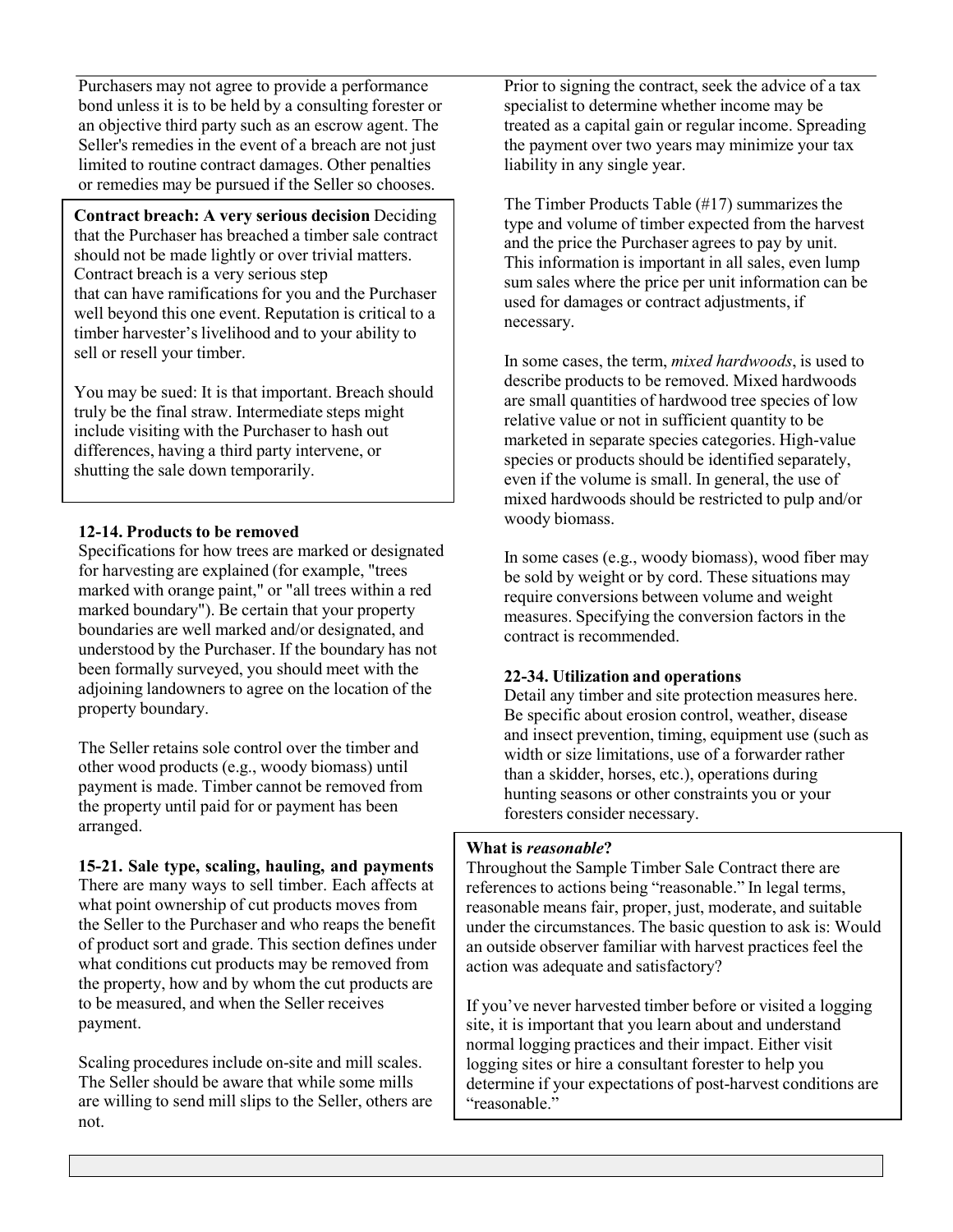Wisconsin has Best Management Practices (BMPs) to protect water quality and reduce the spread of invasive species. The State has also developed guidelines for the harvesting of woody biomass. If there are critical BMP needs or you want the Purchasers to comply with the biomass guidelines, you should list those, being as precise as possible.

Include consideration for archeological sites or endangered and threatened species (e.g., Natural Heritage Index listed species) where appropriate or required by law. Be aware that some requirements may affect the price that the Purchaser can afford to offer for the timber.

### **35-38. Notice of intent to cut and compliance with laws**

Specify the party responsible for filing cutting notices and reports with the county clerk and the DNR. County cutting notices must be filed 14 days before cutting starts and renewed on January 1 of each year.

If the land is enrolled in the Managed Forest Law (MFL) or Forest Crop Law (FCL) the DNR notice must be filed at least 30 days before cutting begins and a report of volumes cut must be filed within 1 year or when cutting is completed depending on the program. The landowner will be responsible for paying a MFL yield tax or FCL severance tax on the timber cut. Regardless of contract provisions, state statutes hold landowners liable for penalties related to non-compliance with MFL and FCL cutting notice and reporting requirements.

### **39-41. Title, boundary lines, and access**

These clauses outline three important duties of you as the Seller.

- 1. You assure that you have the authority to sell the timber and will defend that right in court if necessary. A mortgage or land contract may require that the seller seek permission of creditors before selling. Where there are multiple owners, all should consent. Tax program participants should ensure that the harvest is consistent with the approved forest management plan and that all required notices are submitted.
- 2. You will mark the boundary of the timber sale prior to harvest.
- 3. You will acquire written permission to cross a neighbor's land, if necessary.

### **42-48. Liability and insurance**

These provisions protect the Seller from liability arising from the Purchaser's harvesting operation. The Purchaser is required to show proof of workers' compensation and public liability insurance. Be aware that a logger's liability insurance does not normally include damages caused by fire or timber trespass unless purchased as an option.

### **49. Training**

Loggers can access training opportunities related to safety, forest management, and various BMPs and guidelines. If you expect them to have certain training, check and document that the Purchaser and the timber operators working on the site have completed the pertinent training programs.

### **50-52. Forest certification**

If the land is certified (e.g., American Tree Farm Program, Forest Stewardship Council, etc.), additional contract language will be necessary. Sellers should provide Purchasers with certificate number(s), which you can find either on your certification documents or from the organization that certified your land. Timber from certified and noncertified land should be divided into separate timber sale contracts or otherwise clearly delineated to avoid mixing.

### **53. Contact information**

This exchange of information between the Purchaser and Seller will ensure that both parties can contact each other easily. If you are using a Seller's agent (e.g., consulting forester), you'll want to provide his or her contact information, too.

*Forestry Facts* are available from the Department of Forest and Wildlife Ecology, University of Wisconsin-Madison, 1630 Linden Drive, Madison, WI 53706; phone: 608-262- 9975 or at [http://fwe.wisc.edu/.](http://fwe.wisc.edu/)

Contact the Department of Natural Resources at 608-267- 7494 or http://dnr.wi.gov; or the Wisconsin Woodland Owners Association at 715-346-4798 or http:/[/](http://www.wisconsinwoodlands.org/) [www.wisconsinwoodlands.org](http://www.wisconsinwoodlands.org/) for publications they offer or check the Internet.

This *Forestry Fact* is on-line at: <http://go.wisc.edu/6nobl4>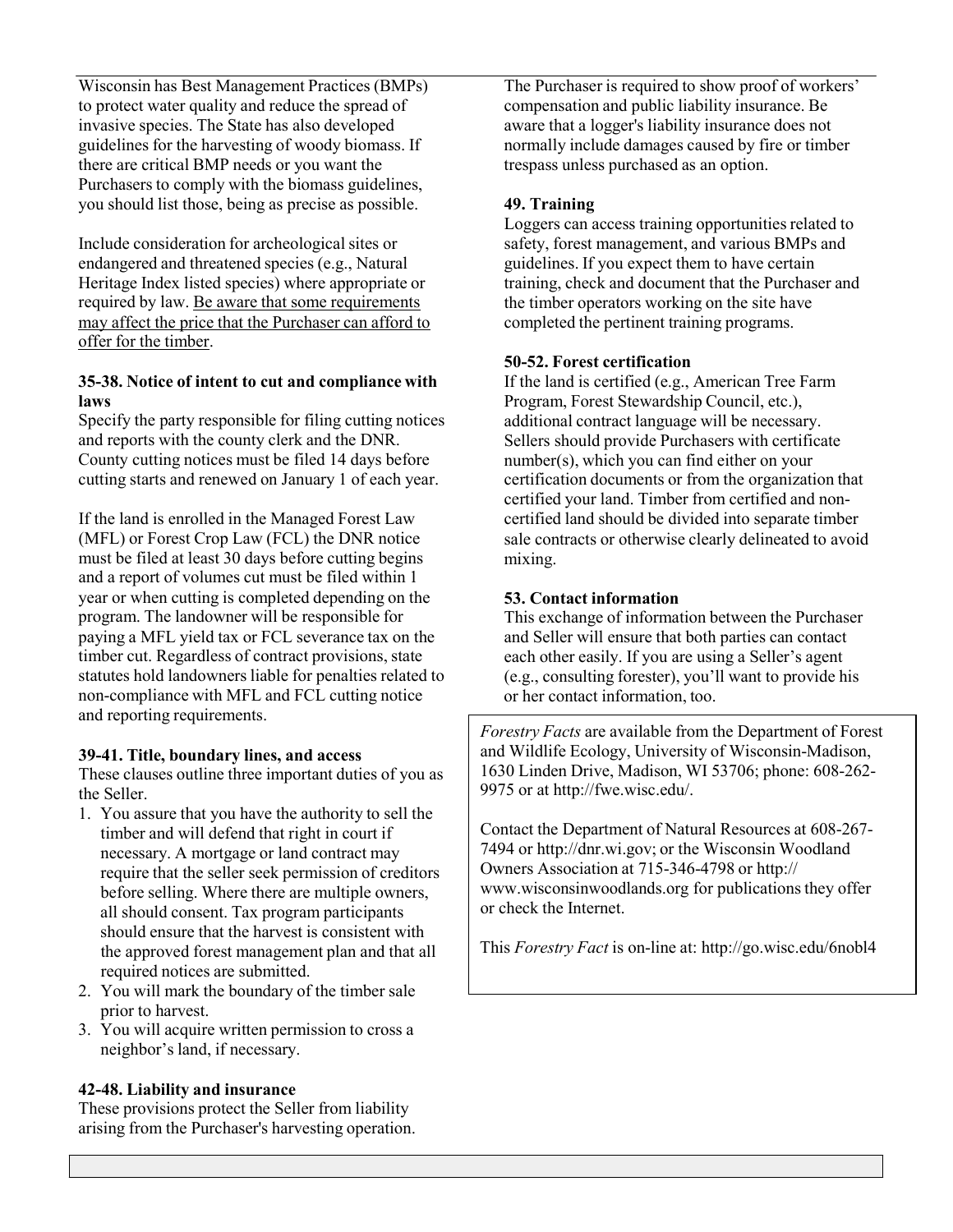#### **SAMPLE TIMBER SALE CONTRACT<sup>1</sup>**

This Contract is entered into by and between (Seller), and

(Purchaser). Contact information is listed in par. 53 of this agreement.

The Seller hereby authorizes the Purchaser to enter upon the following described lands (the Premises) for purposes of cutting and removing timber marked or otherwise designated by the Seller:

|                                               | Town Name:                        |
|-----------------------------------------------|-----------------------------------|
| Town: $\sqrt{N}$ ; Range $\sqrt{N}$ ; Section | $\therefore$ Legal Description(s) |
| Town: $\sqrt{N}$ ; Range $\sqrt{N}$ ; Section | $\therefore$ Legal Description(s) |

Those Premises are further described on the map(s) or diagram(s) attached to and made a part of this Contract.

FOR AND IN CONSIDERATION of the following terms and conditions the Seller and the Purchaser mutually agree:

#### **CONTRACTING PARTIES**

#### **1. CONTRACTING PARTIES**

- a. Seller and Purchaser. In this Contract, the Seller and the Purchaser include their respective officers, employees, agents, directors, partners, representatives, successors, heirs and members.
- b. Purchaser Ceases to Exist. If the Purchaser ceases to exist, in fact or by law, the Seller may terminate this Contract without waiving any remedies available to it and take all action necessary to assure its performance.
- c. Subcontracting. This Contract or work under it may not be assigned or subcontracted in part or in whole without prior written approval from the Seller and may be changed or amended only in writing. The Purchaser agrees to notify the surety, if any, of any such change or amendment.

#### **ENTIRE CONTRACT**

- 2. **ENTIRE CONTRACT**. This Contract, together with specifications in the request for bids as well as reference to parts and attachments, shall constitute the entire agreement and any previous communications or agreements pertaining to this Contract are hereby superseded. Any amendments to this Contract shall be in writing, signed and dated by both parties.
- 3. **ATTACHMENTS.** Any and all attachments to this Contract shall be made a part of this Contract and be fully complied with, including:
	- a. Map(s) or Diagram(s) of Sale Area;
	- b. Payment Schedule and Conditions of Payment;
	- c. Other:

#### **CONTRACT PERFORMANCE, PERIOD, EXTENSIONS AND TERMINATION**

#### **4. PERFORMANCE**

- a. Commencement. Cutting and removal of timber in conformance with this Contract may commence and continue only after the signing of this Contract by both parties and only after submission and maintenance of all bonds, certificates or statements required under it.
- b. Contract Oversight. Cutting and removal of timber purchased under this Contract shall be conducted in conformance with this Contract and in a good and workmanlike manner with reasonable diligence to assure completion of all performance within the Contract period specified in par. 5. The Purchaser shall notify the Seller or the Seller's Agent 36-48 hours prior to commencing harvest of the timber designated herein and upon completion of the cutting. In the event that the harvest is temporarily discontinued for more than one week, the Purchaser agrees to notify the Seller or the Seller's Agent

(Agent's name) both upon discontinuance and resumption of harvest. Notification under this paragraph may be made by telephone to onsite meeting before commencement of harvesting. (phone number). The Seller or the Seller's Agent may require an

- **c.** Inspection. The Seller retains the right of ingress and egress to and on the sale area and may inspect the sale area and trucks hauling forest products from or traveling on the sale area at any time. If the inspection reveals any violations of this Contract the Seller shall promptly notice the Purchaser. Upon notice from the Seller, the Purchaser shall promptly take measures to remedy the violation.
- d. Access. The Purchaser has no access or privilege to go upon the Seller's property other than to comply with this Contract and may not authorize access or use to others except for the sole purpose of performing this Contract.

<sup>&</sup>lt;sup>1</sup> Where options are listed with "OR", strike the option(s) that does not apply.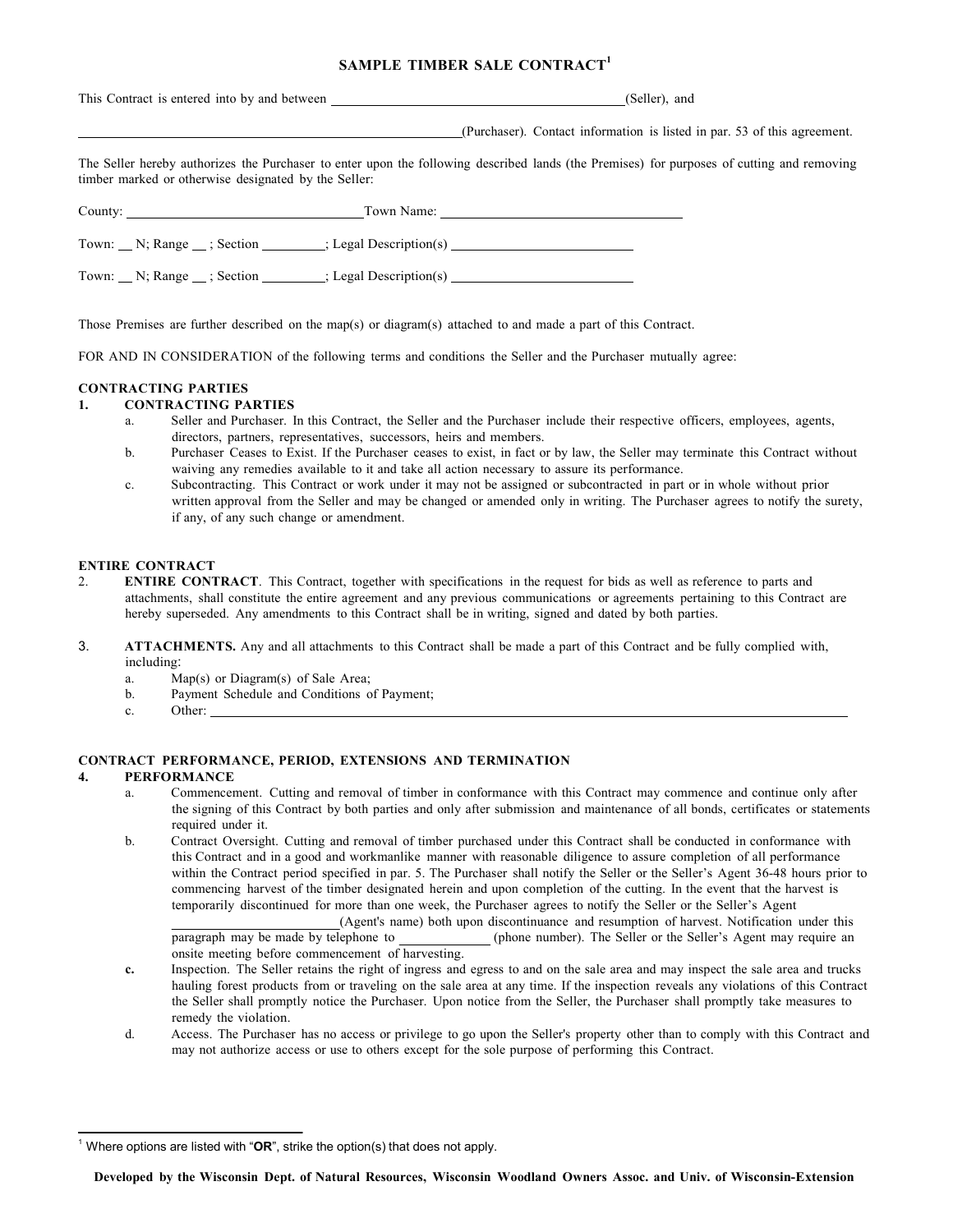#### 5. **CONTRACT PERIOD**

- All work under this Contract shall be completed between the signing of the Contract by both Parties and (Contract ending date), FOR TIME IS OF THE ESSENCE. Contract amendments or extensions may not be relied upon by the Purchaser for the purpose of completing performance under this Contract.
- **b.** The Seller may temporarily suspend operations under this Contract due to excessive property damage, wet conditions or at other reasonable<sup>2</sup> times upon notice to the Purchaser or other persons operating on the sale area under this Contract with subsequent equitable adjustment of this Contract as mutually agreed upon by the parties.
- 6. **CONTRACT EXTENSIONS.** If extensions of this Contract are deemed reasonable by the Seller, the stumpage price agreed upon herein shall be adjusted as follows:
	- a. First six-month extension: 0% increase
	- b. Second six-month extension: 5% increase
	- c. Additional six-month extensions: 10% increase<br>d. Other applicable charges or fees:
	- Other applicable charges or fees:
- 7. **TERMINATION.** The Seller may terminate this Contract by oral or written notice to the Purchaser upon its breach. Upon such notice, the Purchaser shall cease all operations on and immediately leave, and not return to, the Seller's property unless otherwise provided by the Seller.

#### **DOWNPAYMENT, BOND, REMEDIES AND DAMAGES**

8. **DOWNPAYMENT.** The Purchaser has given the Seller a down payment in the form of cash, a certified check, or other form acceptable to the Seller in the amount of \$ timely manner as specified in the Contract. [if none, enter "zero"] to commit to completion of the timber sale in a

#### 9. **BOND.**

- a. A performance bond in the Seller's favor in the amount of \$ form accepted by the Seller, shall be submitted by the Purchaser no later than , in cash, by surety bond, or in any other to be retained by the Seller to assure full and complete performance of the Contract by the Purchaser to the Seller's satisfaction. Failure to submit the bond shall be considered a breach of this Contract and subject the Purchaser to liability for damages. The Purchaser agrees that the bond shall be forfeited to the Seller as liquidated damages upon the Seller's determination that a condition or term of this Contract has been breached by the Purchaser, unless the Seller chooses and can reasonably determine the actual damages suffered as a result of the breach of the Contract. Damages assessed under this Contract are the responsibility of the Purchaser and may be deducted from this performance bond and otherwise collected by the Seller.
- **b.** The Purchaser agrees that the performance bond may be retained by the Seller until all performance under this Contract has been completed to the Seller's satisfaction and the Seller determines the performance has been so completed. If the Seller determines the performance has not been completed satisfactorily and in conformance with this Contract, the performance bond may be retained by the Seller until the Seller can determine damages caused by the lack of performance. Only in the event the Purchaser provides written notice of sale completion to the Seller shall the Seller have sixty (60) days to determine that performance has been completed as required under this Contract

#### 10. **REMEDIES.**

- a. If timber or other forest products not specifically described in this Contract or designated by the Seller for cutting are cut, unreasonably damaged or removed by the Purchaser, the Seller may pursue any and all remedies for the unlawful use of the Seller's property and the cutting, unreasonable damage or removal of property without consent, including the seeking of criminal or civil charges for theft, timber theft or criminal damage to property, in addition to any Contract remedies for breach.
- b. If the Seller or Purchaser seeks damages for breach of this Contract through court proceedings, and if either party prevails in such proceedings, in whole or in part, then the non-prevailing party agrees to pay all of the prevailing party's actual and reasonable expenses, including attorneys and expert witness fees.
- c. The Seller agrees to mitigate the damages for breach by offering the timber for resale if it determines the timber is saleable based upon its volume or quality.
- d. The Seller may, when it deems it reasonable and in the best interest of the Seller, allow the Purchaser to continue performance under the Contract and the Purchaser shall pay as liquidated damages double the mill value as determined by the Seller for the timber or other forest products cut, removed or damaged without authorization under or in violation of this Contract. The Seller's permission to continue cutting shall not be considered a waiver of breach nor prevent it from considering such breach for purposes of asserting any other remedies available to it. It is agreed that the double mill scale sum is a reasonable estimate of the probable damages suffered by the Seller and shall not be construed as or held to be in the nature of a penalty.

<sup>&</sup>lt;sup>2</sup> "Reasonable" in this contract is defined as fair, proper, just, moderate, and suitable under the circumstances, not arbitrary or capricious.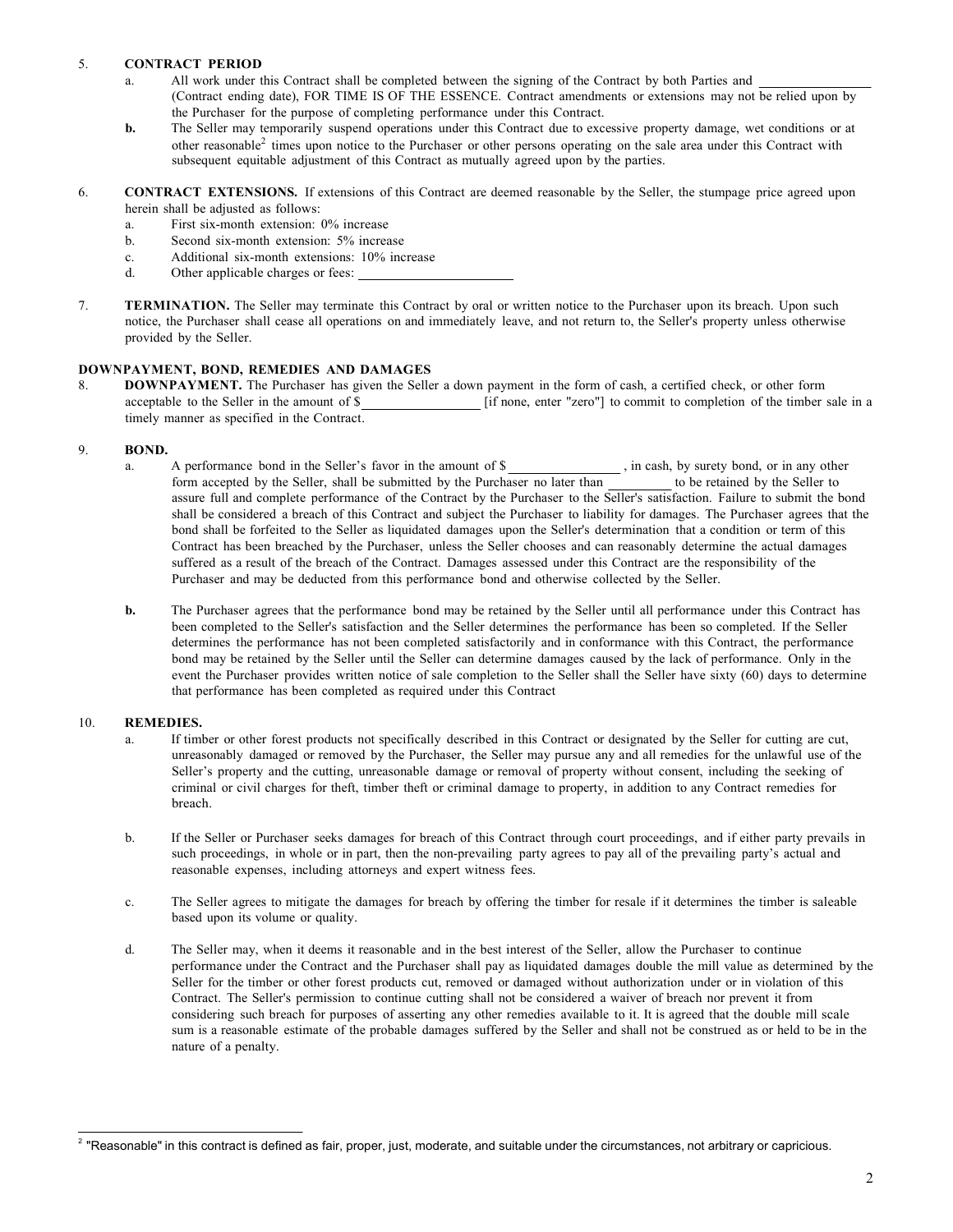- 11. **DAMAGES.** The damages to be paid to the Seller upon the Purchaser's failure to perform this Contract include, but are not limited to:
	- a. The difference between the Purchaser's bid value of timber not cut and removed under this Contract and the value returned to the Purchaser. The Seller agrees to mitigate the damages for breach by offering the timber for resale within 12 months if the Seller determines the timber is salable based upon its volume or quality.
	- b. Triple average stumpage rate established in NR 46.30, Wisconsin Administrative Rules, for timber cut, removed or unreasonably damaged without authorization under or in violation of this Contract. The Seller's decision to assess triple damages as provided here and to allow the Purchaser to continue performance under this contract shall not be construed as a waiver of other contract performance requirements.
	- c. All costs of sale area cleanup or completion of performance not completed by the Purchaser.
	- d. All costs of resale of timber not cut and removed as required under this Contract.
	- e. The Purchaser agrees that if the timber identified in this Contract for cutting is to be resold due to a breach of this Contract, the Seller is not obligated to give oral or written notice to the Purchaser of the resale.
	- f. Additional damage provisions:

#### **PRODUCTS TO BE REMOVED**

- 12. No forest products may be removed from the Premises until the Purchaser pays for the products or guarantees payment for the products to the satisfaction of the Seller.
- 13. Title to stumpage and any forest products cut under this Contract shall remain with the Seller until payment is received. Title to stumpage and cut products that are not cut and removed before the end of the Contract period, even though paid for, shall revert to the Seller, and the Seller shall be under no obligation to return payments to the Purchaser.
- 14. During the period of this Contract, the Purchaser is authorized and shall cut, remove and pay for the timber or forest products marked or designated as follows:

#### **SALE TYPE, SCALING, HAULING AND PAYMENTS**

**15. SALE TYPE<sup>3</sup>** [select one of the following three choices and strike the others]

#### **LUMP SUM SALE***:*

**OR**

**OR**

The Purchaser agrees to pay Seller an amount of \$ , to be paid in full prior to the commencement of timber cutting, based on the volume estimates and unit values in Par. 17 Timber Products Table. The Seller is not obligated to return the payment or any portion of it in the event the Purchaser fails to remove all timber or forest products authorized for removal.

#### **SCALED PRODUCTS SALE:**

**FLAT RATE METHOD**. The payment as established by the Price per Unit in Par. 17 shall be based on sawtimber, cordwood, or piece product volume as measured by product dimensions. The price paid per board feet, cord or piece is a flat rate regardless of **the quality, final destination or use of the cut product.** Hardwood less than 10.6 inches in diameter at the small end of the log, inside the bark (d.i.b.), shall be measured as cordwood and 10.6 inches or greater d.i.b. as sawtimber. For conifers, the division between cordwood and sawtimber is 9.6 inches d.i.b. Sawtimber with 50% or more cull shall be measured as cordwood. The volume shall be measured by (name), an agent of the Seller / the Purchaser / the primary processing facility (the Mill or its agent) to whom the Purchaser delivers the product and to whom the cut product is sold [strike the choices that do not apply].

#### **SCALED PRODUCTS SALE**:

**GRADED PRODUCT METHOD.** The payment as established by the Price per Unit in Par. 17 shall be based on the volume of *graded* products including fuel wood, pulpwood, sawbolts, sawtimber by grade, veneer by grade and piece products (such as posts and utility poles) by grade. In addition to product dimension, the price paid depends upon the quality or intended use of the **cut product or type of processing facility the cut product is destined. <sup>4</sup>**The volume and grade shall be determined by (name), an agent of the Seller / the Purchaser / the primary processing facility (the Mill or

its agent) to whom the Purchaser delivers the product and to whom the cut product is sold [strike the choices that do not apply].

<sup>&</sup>lt;sup>3</sup> Lump sum and scaled products-flat rate methods are the most commonly accepted sale types. Landowners may have difficulty in finding purchasers willing to enter into graded product method sales, which are more difficult

For example, cordwood delivered to a paper mill would be paid for as pulpwood. Cordwood delivered to a sawmill would be paid for as sawbolts or sawlogs.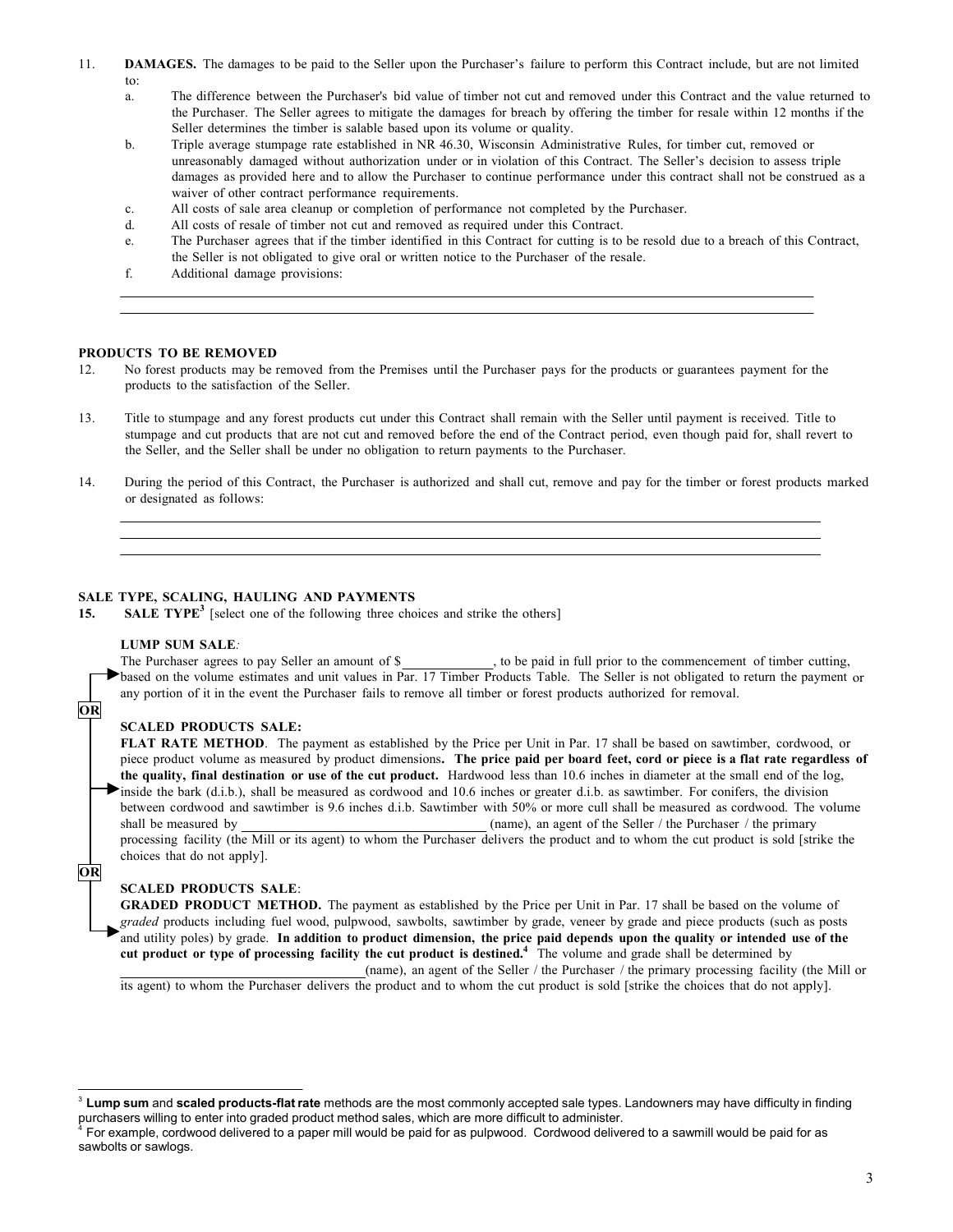#### 16. **HAULING PROCEDURE<sup>5</sup> AND PAYMENT SCHEDULE FOR SCALED SALES** [select one of the following two choices and strike the other]

**ON SITE SCALE.** No products may be hauled from the Seller's property until scaled and paid for or payment has been arranged to the Seller's satisfaction in writing. Removing products otherwise shall be a violation of this Contract and considered theft.

**MILL SCALE.** The Purchaser shall keep a record of each load removed and its destination. Addresses of the Mills where wood products are to be delivered shall be given to the Seller before cutting begins. The Purchaser shall provide Mills with the Seller's name and address for each load and request Mills to provide copies of the mill scale slips to the Seller within days of receipt of the wood products. Failure to keep a record of any load and its destination shall be a violation of this Contract and considered theft. Payments shall be made according to the following schedule [pick one of the following three choices and strike the others]:

The Purchaser shall pay the Seller for the products delivered to the Mill, as measured on the mill scale slip, within of delivery. The Purchaser shall include copies of the mill scale slips with payments. **OR** days

Payment to the Seller shall be made in advance of hauling, with the value of the measured volume on the mill scale slips deducted from the Purchasers stumpage payment balance. The Seller agrees that advance stumpage payments shall not be used for any purpose other than the stumpage account and that any excess payments shall be returned to the Purchaser within 60 days after the last load is hauled from the Seller's property.

The Mill shall make payments for delivered products directly to the Seller within days of delivery by the Purchaser. Copies of the mill scale slips shall be included with payments to the Seller.

#### **17. TIMBER PRODUCTS TABLE**

**OR**

**OR**

The Purchaser agrees to pay the Seller the unit price for the volume of product by species that is harvested. In the case of lump sum sales, the unit prices shall be used for sale add-ons or calculation of damages.

| Species to<br>be<br><b>Harvested</b> | Product (Sawtimber,<br>Cordwood, Posts, Poles,<br>Biomass, etc.) | <b>Estimated Volume</b> | Price per Unit (MBF <sup>6</sup> , Cord,<br>Piece, ton, etc.) | <b>Total Value of Estimated</b><br>Volume |
|--------------------------------------|------------------------------------------------------------------|-------------------------|---------------------------------------------------------------|-------------------------------------------|
|                                      |                                                                  |                         |                                                               |                                           |
|                                      |                                                                  |                         |                                                               |                                           |
|                                      |                                                                  |                         |                                                               |                                           |
|                                      |                                                                  |                         |                                                               |                                           |
|                                      |                                                                  |                         |                                                               |                                           |
|                                      |                                                                  |                         |                                                               |                                           |
|                                      |                                                                  |                         |                                                               |                                           |
|                                      |                                                                  |                         |                                                               |                                           |
|                                      |                                                                  |                         |                                                               |                                           |
|                                      |                                                                  |                         |                                                               |                                           |
|                                      |                                                                  |                         |                                                               |                                           |
|                                      |                                                                  |                         | <b>Total Estimated Value:</b>                                 |                                           |

- 18. Sawtimber volumes shall be determined by the Scribner Decimal C system (required for land enrolled under the Managed Forest Law or Forest Crop Law programs in Wisconsin).
- 19. Cord means 128 cubic feet<sup>7</sup> of wood, air and bark assuming careful piling. Peeled cordwood shall be converted to standard cords using the Wisconsin DNR conversion specifications published in chapter NR 46.30 (1) (d), Wisconsin Administrative Code.
- 20. For Products measured by weight but paid for by cord the weights shall be converted to standard cords using one of the following<sup>8</sup>: a. the Wisconsin DNR conversion specifications published in chapter NR 46.30 (1) (g)

| b. | the following weight conversions agreed to by the Seller and the Purchaser |             |         |             |
|----|----------------------------------------------------------------------------|-------------|---------|-------------|
|    | species                                                                    | weight/cord | species | weight/cord |
|    |                                                                            |             |         |             |
|    |                                                                            |             |         |             |

21. The volumes of timber indicated in this Contract or other appraisal or cruise documents of the Seller are estimates. The Seller gives no warranty or guarantee respecting the quantity, quality or volume of marked or otherwise designated timber or forest products on the sale area.

 $\frac{5}{1}$  Information about an additional "Ticket System" for log hauling is also available from DNR, but is seldom used on private lands.<br> $\frac{6}{1}$  "MBF" means "thousand board feet"<br>7 Mills may measure cordwood with a 4"

<sup>&</sup>lt;sup>8</sup> Proposed weight conversions should be included in the timber sale prospectus.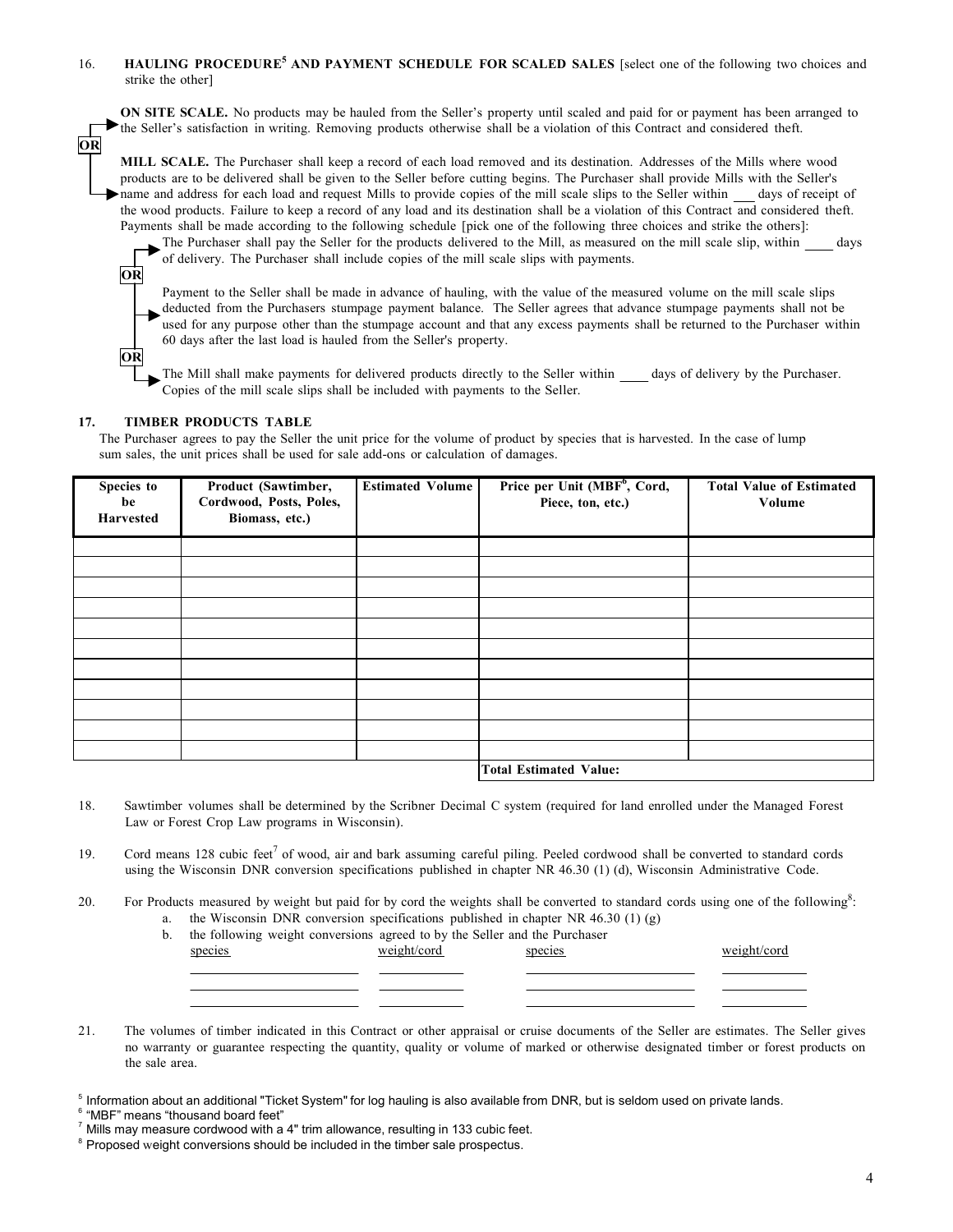#### **UTILIZATION AND OPERATIONS**

- 22. **STUMP HEIGHT; TOPS.** Tree stumps shall be cut as close to the ground as practical, otherwise maximum stump height shall not exceed stump diameter; and for stumps ten or more inches in diameter, stumps shall not exceed ten inches in height. For sales including cordwood products, trees shall be utilized to a 4" minimum top diameter. Title to tops shall remain with the Seller and may not be utilized by the Purchaser, or at the Purchaser's direction, unless otherwise specified in this Contract.
- 23. **WASTE.** The Purchaser agrees to complete all operations and performance as described in this Contract without waste or nuisance on the sale area or any other property of the Seller or adjoining land used in conjunction with the harvest and use reasonable care not to damage trees not designated or marked for cutting. Young trees bent or held down by felled trees shall be promptly released.
- 24. **ZONE COMPLETION.** The Purchaser agrees to complete all operations on each portion of the sale area or each zone as designated on the sale area map, or other attachments or in the cutting requirements before beginning cutting in the next portion or zone, unless agreed to otherwise by the Seller.
- 25. **DIGGERS HOTLINE.**. The Purchaser is responsible to contact the diggers hotline, or other informational sources performing similar services, prior to digging or conducting other activities on the property which may result in contact with utility or service lines or facilities.

#### 26. **ROADS, LANDINGS, MILL SITES, CAMPSITES, EROSION CONTROL, BEST MANAGEMENT PRACTICES (BMPs).**

- a. When not otherwise designated by the Seller, the location of roads, landings, mill sites and campsites on Seller's property are subject to advance approval and under the conditions established by the Seller. All restoration, cleanup or repair of roads, bridges, fences, gates, landings, mill sites and campsites, or the cost of the cleanup, if not completed by the Purchaser to the reasonable satisfaction of the Seller, is the responsibility of the Purchaser.
- b. Logging debris accumulated at landing areas shall be scattered within the sale area to the reasonable satisfaction of the Seller.
- c. Berms constructed on the Seller's property shall be leveled to restore the area to the Seller's satisfaction unless they are constructed at the direction of the Seller under sub d.
- d. Roads and landings shall be graded or closed upon the request of and to the Seller's satisfaction upon completion or termination of this Contract.
- e. Other restoration requirements (e.g., seeding, gravel, rutting, culvert removal, etc.):
- f. The Purchaser agrees to comply with the Best Management Practices (BMP) guidelines as described in "*Wisconsin's Forestry Best Management Practices for Water Quality*" published by the Wisconsin Department of Natural Resources, publication FR-093. Identify BMPs of particular concern:
- g. The Purchaser agrees to take precautions to prevent the spread of invasive species as described in Wisconsin Department of Natural Resources' invasive species guidelines. Identify species and actions of particular concern:

#### **27. SOIL DISTURBANCE AND RUTTING**

- The Purchaser agrees to take all steps and precautions to avoid and minimize soil disturbances, such as soil compaction and rutting. If soil disturbances occur, the Purchaser agrees to work cooperatively to mitigate and repair any and all instances of soil disturbance.
- b. Excessive soil disturbance (as defined in Table 1) shall not be permitted. Purchaser agrees to contact Seller in the event of an excessive soil disturbance.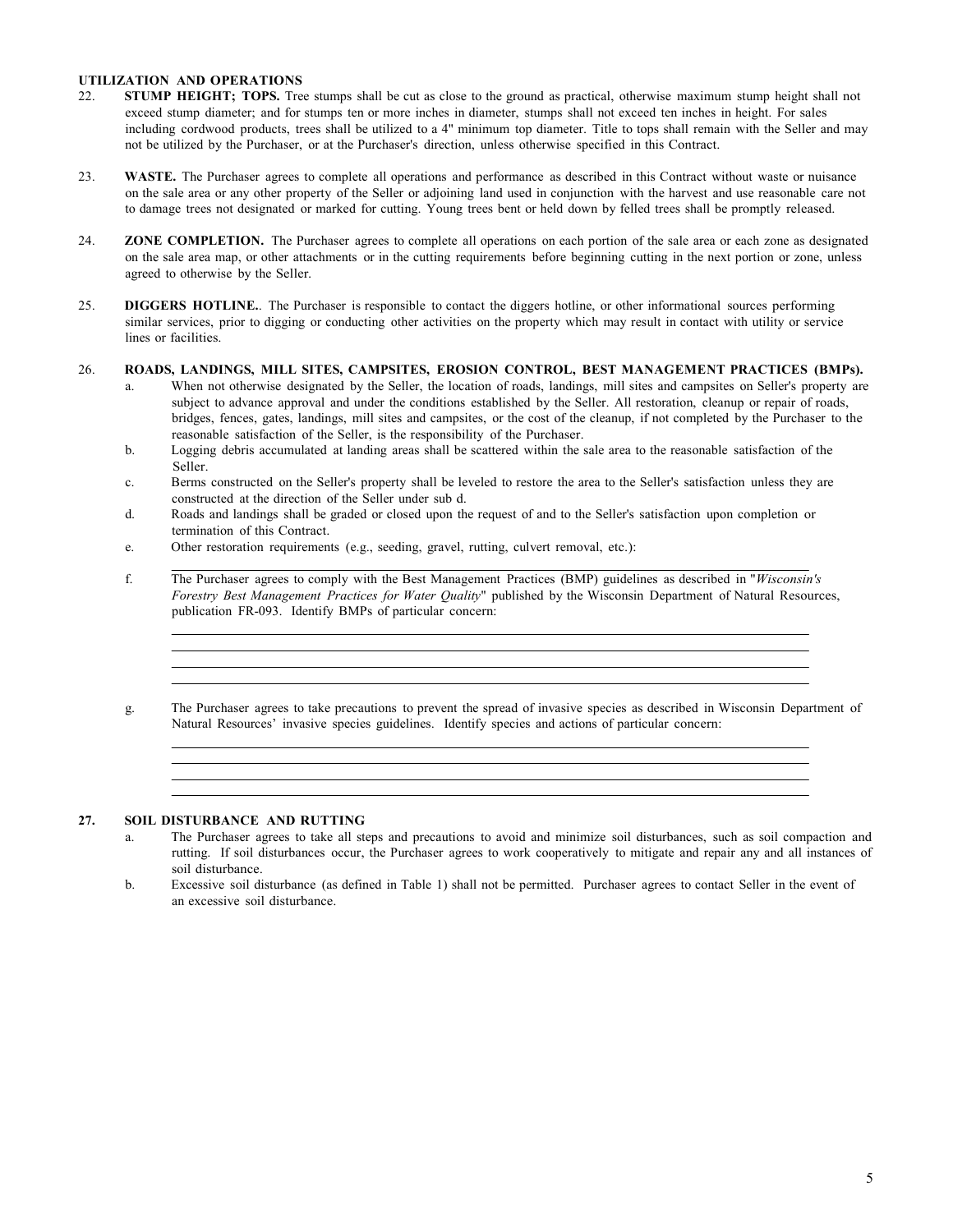*Table 1.Thresholds for soil disturbances.*

| <b>Timber Sale Infrastructure</b>                         | Soil disturbances are excessive if:                                                                                                                                                                                                |
|-----------------------------------------------------------|------------------------------------------------------------------------------------------------------------------------------------------------------------------------------------------------------------------------------------|
| Roads, Landings, Skid Trails,<br>and General Harvest Area | A gully or rut is 6 inches deep or more and is resulting in channelized flow to a wetland,<br>stream, or lake.                                                                                                                     |
| Roads, Landings, and Primary<br>Skid Trails               | In a riparian management zone (RMZ) or wetland, a gully or rut is 6 inches deep or more<br>and 100 feet long or more.<br>In an upland area (outside of RMZ), a gully or rut is 10 inches deep or more and 66 feet<br>long or more. |
| Secondary Skid Trails and<br>General Harvest Area         | A gully or rut is 6 inches deep or more and 100 feet long or more.                                                                                                                                                                 |
|                                                           |                                                                                                                                                                                                                                    |
| Note:                                                     | The depth is to be measured from the original soil surface to the bottom of the depression. If individual lug depressions                                                                                                          |

are visible, the depth would be measured to the lesser of the two depths (the "top" of the lug). The length is measured from the start of the "too deep" section to the end of the "too deep" section. Measurements are not cumulative.

- c. Prior to sale completion the Purchaser shall mitigate and repair soil disturbances to the Seller's satisfaction.
- d. Other restoration requirements (e.g. repair of soil disturbance or rutting on recreational trails used for skidding):
	- (1)
	- (2)
- 28. **OTHER APPROVALS***.* Logging roads that intersect town, county or state roads or highways must have the intersections approved by the proper authorities prior to construction and cleared of all unsightly debris at the time of construction. The Purchaser agrees to apply for and obtain all approvals. The Purchaser also agrees to fully comply with all terms and conditions of intersection approvals.
- 29. **SURVEY MONUMENTS**. The Purchaser agrees to comply with s. 59.635, Wis. Stats., regarding perpetuation of landmarks and pay for the cost of repair or replacement of property or land survey monuments or accessories which are removed, destroyed or made inaccessible.
- 30. **FOREST FIRE PREVENTION**. The Purchaser agrees to take reasonable precautions to prevent the starting and spreading of fires. Those precautions include, but are not limited to:
	- a. A minimum of one fully charged 5 pound or larger ABC fire extinguisher with a flexible spout shall be carried on each off-road logging vehicle.
	- b. All chainsaws and all non-turbocharged off-road logging equipment used in the operation shall be equipped with spark arrestors that have been approved by the U.S. Forest Service. Such arrestors may not be altered in any manner or removed and shall be properly maintained.
	- c. If a fire occurs, the Purchaser agrees to promptly report the fire and cooperate in the control and suppression of the fire.
	- d. The Purchaser shall comply with requests regarding forest fire prevention and suppression made by the Seller and take all reasonable precautions to prevent, suppress and report forest fires. Those requests may include ceasing or modifying operations.
	- e. The Purchaser shall be responsible for damage and forest fire suppression costs, including that provided in ss. 26.14 and 26.21, Wis. Stats., caused by their operation under this Contract.
	- f. Other:

**31. SLASH REMOVAL**. Slash as defined in s. 26.12, Wis. Stats., shall be disposed of as follows:

- a. Slash falling in any lake or stream, in a right-of-way or on land of an adjoining landowner shall be immediately removed from the waters, right-of-way or adjoining land. Tops from felled trees may not be left hanging in standing trees. All trees shall be completely felled and not left leaning or hanging in other trees.
- b. Other:

#### 32. **CLEANUP AND USE OF SALE AREA***.*

- a. The Purchaser shall remove equipment, tools, solid waste and trash remaining on the sale area or Seller's property or adjoining land used in conjunction with the harvest upon completion of performance under this Contract, termination of this Contract due to breach by the Purchaser or when requested by the Seller.
- b. No residence, dwelling, permanent structure, or improvement may be established or constructed on the sale area or other property of the Seller.
- 33. **HAZARDOUS MATERIALS.** The Purchaser agrees to properly use and dispose of all petroleum and hazardous products, including but not limited to oil, oil filters, grease cartridges, hydraulic fuel and diesel fuel. Any on-site spillage must be properly reported, removed and cleaned up by the Purchaser in accordance with applicable statutes and rules of the State of Wisconsin.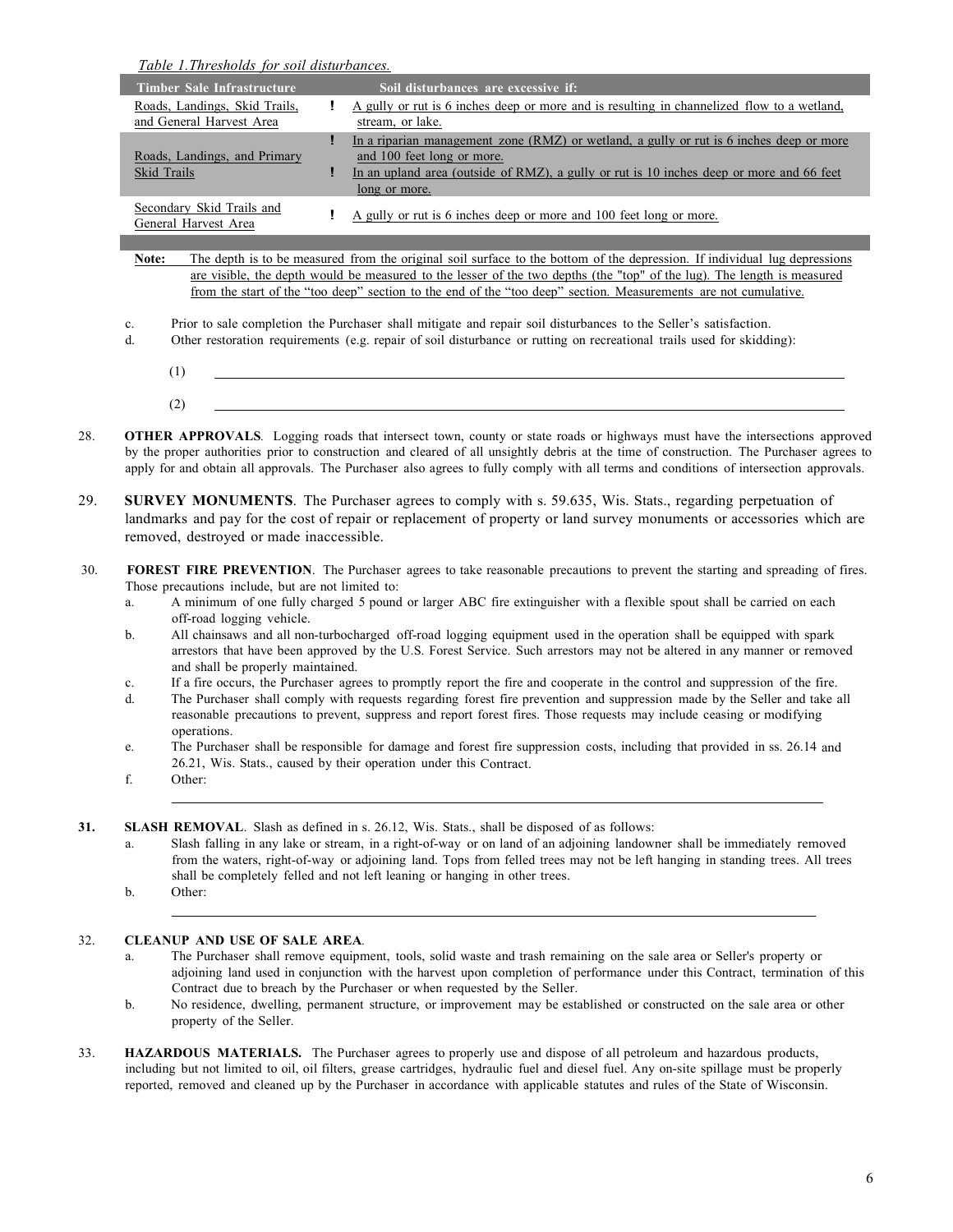#### 34. **ADDITIONAL UTILIZATION AND OPERATION REQUIREMENTS AND INSTRUCTIONS:**

- a. Between April 15 and August 15 all pine products must be removed from the site within two weeks, regardless of when they were harvested.
- b. Oak wilt prevention: where oak trees are present, no cutting is allowed between and
- c. No trees or products over 16 feet in length may be skidded within the cutting area without written permission of the Seller.
- d. Other (If none, state None.)

#### **NOTICE OF INTENT TO CUT AND COMPLIANCE WITH LAWS**

- 35. **SECTION 77 NOTICE AND REPORT**. The Seller / Purchaser [select one] shall file required cutting notices and cutting reports to the responsible DNR forester for lands that are under the Forest Crop Law and Managed Forest Law programs.
- 36. **SECTION 26 NOTICE**. The Seller / Purchaser [select one] shall file a declaration annually9 with the county clerk in any manner acceptable to the county of his or her intentions to cut forest products pursuant to section 26.03, Statutes, and comply with all other notice requirements, laws and ordinances with respect to work under this Contract.
- 37. **OTHER PERMITS**. The Seller and Purchaser shall work together on acquiring other necessary permits (such as wetland or stream crossing permits).
- 38. **APPLICABLE LAW**. This Contract shall be governed by the laws of the State of Wisconsin. The Purchaser shall at all times comply with all federal, state, and local laws, ordinances and regulations in effect during the Contract period.

#### **TITLE, BOUNDARY LINES AND ACCESS**

- 39. **TITLE.** The Seller warrants that the Seller has clear and unencumbered title to the stumpage subject to this Contract.
- 40. **BOUNDARY LINES**. The Seller guarantees to have the boundaries marked with paint or other suitable means before any timber is harvested.
- 41. **ACCESS**. The Seller agrees to secure entry and right-of-way to the Purchaser on and across the area covered by this Contract, including access via land owned by a third-party if necessary.

#### **LIABILITY AND INSURANCE**

- 42. The Purchaser agrees to protect, indemnify and save harmless the Seller and the Seller's employees and agents from and against all causes of action, claims, demands, suits, liability or expense by reason of loss or damage to any property or bodily injury to any person, including death, as a direct or indirect result of timbering operations under this Contract or in connection with any action or omission of the Purchaser, who shall defend the Seller in any cause of action or claim.
- 43. Unless the Purchaser is exempted by the Seller from this coverage requirement as an independent contractor, as defined in s.  $102.07(8)(b)$ , Stats., and as determined by the Seller based on an affidavit submitted to it, the Purchaser agrees to elect to maintain worker's compensation insurance coverage for the cutting operation under this Contract and any and all employees engaged in cutting on the Seller's land during the period of this Contract regardless of any exemptions from coverage under chapter 102, Wis. Stats. The Purchaser must provide an original certificate of insurance naming the Seller as a certificate holder so the insurance carrier can notify the Seller should the insurance expire.
- 44. The Purchaser agrees to furnish the Seller with a certificate of public liability insurance covering the period of logging operations on the Seller's property for:
	- a. \$1,000,000 single limit liability for personal injury or \$1,000,000 bodily injury per person and \$1,000,000 per occurrence; and
	- b. \$100,000 property damage.
- 45. The Purchaser shall notify the Seller in writing, immediately upon any change in or cancellation of insurance coverage required by this Contract.
- 46. The Purchaser is an independent contractor for all purposes including Worker's Compensation and is not an employee or agent of the Seller. The Seller agrees that the undersigned Purchaser, except as otherwise specifically provided herein, shall have the sole control of the method, hours worked, time and manner of any timber cutting to be performed hereunder. The Seller reserves the right only to inspect the job site for the sole purpose of insuring that the cutting is progressing in compliance with the cutting practices established under this Contract. The Seller takes no responsibility for supervision or direction of the performance of any of the harvesting to be performed by the undersigned Purchaser or it's employees. The Seller further agrees to exercise no control over the selection and dismissal of the Purchaser's employees.

County cutting notices expire by law on December 31 and so must be renewed annually.